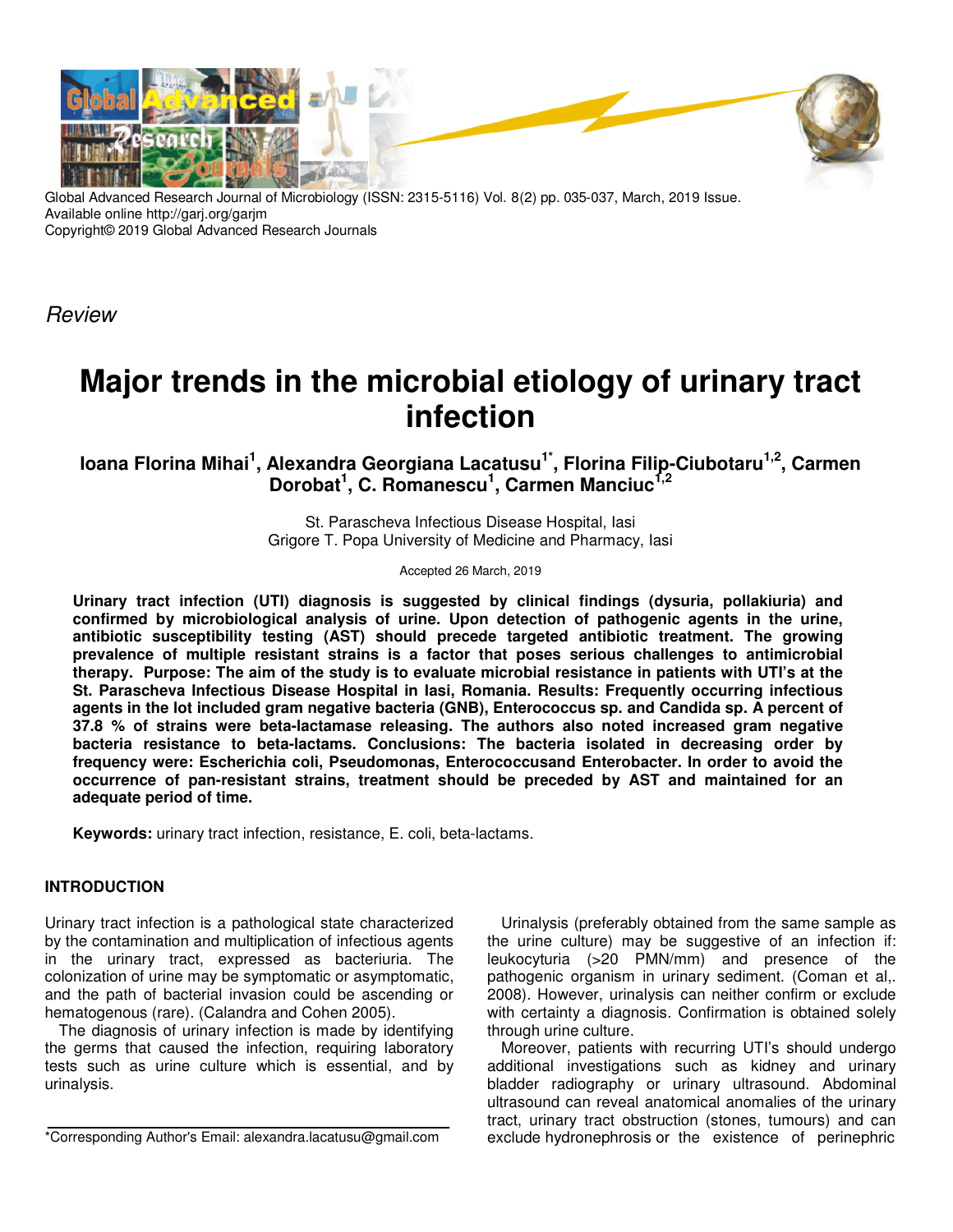abscesses. The abdominal radiography may reveal the presence of radiopaque stones. (Naber et al,. 2009).

The European Centre for Disease Prevention and Control (ECDC) reportson the etiological spectrum of urinary infections highlights a significantly increased percentage of E. coli strains, both for complicated and noncomplicated infections. Other incriminated strains were Klebsiella sp., Proteus, Enterococcus, Pseudomonas, Serratia and others, in much smaller percentages.(4)

The treatment of ITU is established after obtaining the results of the paraclinical investigations, being individualized in accordance with the antibiotic result. There are cases in which there is a need to complete specific treatment with a supportive treatment, respectively with drugs that increase the antibiotic efficiency and reduce the risk of recurrence of urinary infection (eg phytopharmaceuticals with cranberry extract containing proanthocyanides, a substance that inhibits adhesion of bacteria to the urinary tract epithelium and blocks their multiplication).

After the treatment is complete, it is recommended to repeat urine and urine summary to check the efficacy of the treatment and the health of the urinary tract. (Wagenlehner and Naber 2004).

### **METHODS AND MATERIALS**

The present study aims to identify the causative agents (including AST) isolated from in patients with UTI's at the St. ParaschevaInfectious Disease Hospital in Iasi between 01.01.2018 and 30.06.2018. We analysed the urine samples from the patients admitted in this 6 months that presented symptoms of UTI( fever, dysuria, polakiura)

#### **RESULTS**

During the above mentioned interval, urine testing was performed for 782 patients who displayed signs and symptoms of UTI (either at initial presentation, or during their admittance for other medical problem). In this lot, 267 patients had positive urine cultures.

According to the ECDC reports, during peak lifespan fertility for women (13-30 years of age), the presence of bacteria in the urine is 50 times more common in women, and also, it is estimated that 50% of women will experience an episode of UTI during life. Of the 267 UTI cases included in the study, 71% were female way more superior than male gender. Regarding the age group incidence, most cases were aged between 61-80 years(mean age being 65 years).

ECDC reported a 75% incidence of UTI as a consequence of urinary catheterise (Ronald 2003). Our study revealed catheter UTIs to represent 16.5 % of total

UTI cases. Nosocomial UTI in our study accounted for about 31.8% of total cases. At the first admittance UTI

patients accounted for 45.7% of participants, while recurring UTI cases only 6.1%.

Laboratory finding revealed co-infection (29 urine cultures revealed simultaneous infection with 2 different bacteria, 4 cultures with 3 bacteria). Regarding the causative pathogen, in 67% of patients we discovered gram negative species, 20% had Enterococcus sp. and 13% Candida sp.

Of the gram negative bacteria we obtained significantly statistical data. The results showed that 52.8% of the specimens were E. coli, followed in descending order by Klebsiella, Proteus, and Enterobacter. Compared with previous literature, these organisms had a lower frequency. A number of12 species of Enterobacteriaceae were beta-lactamase releasing (8 E. coli and 4 K. pneumoniae).

We choose to analyse the resistance of  $E$ . coli si Klebsiella sp strains.those beening found in a larger numer in our study group. From the microbiological data acquired we found that The highest resistance was for Ampicillin (68.6%), followed by Fluoroquinolone resistance at 52.32%, and Cephalosporine resistance at 44.2%. Uropathogenic E. coli had low resistance for Nitrofurantoin, Amikacin, and Gentamycin. For the strains of Klebsiella sp. isolated the highest resistance was to Fluoroquinolone (54,7%), followed by Amplicillin and Nitrofurantoin. Neither cases showed resistance to Colistin.

## **CONCLUSION**

The etiologic spectrum of urinary tract infections in the studied group is wide, also meeting the plurimicrobianetiology, in some cases co-infection with 2 or more bacteria was present. A percent of 47% the urinary symptoms appeared in the first 72h after admittance and can be considered as healthcare associated infection.

The results showed that most of the strains were Escherichia coli strains, followed by Klesbiella spp., Pseudomonas, Enterococcus, Enterobacter species that were uncommon.

Urinary infections due to Candida strains were most likely influenced by the frequent and long-term use of antibiotics.

Treatment for UTI should be initiated according to AST and maintained for an adequate period of time in order to avoid pan resistance of the germs. Beta lactam resistant E. coli incidence was very high (especially for large spectrum Penicillin), while Klebsiella resistance was high mostly for Fluoroquinolones.